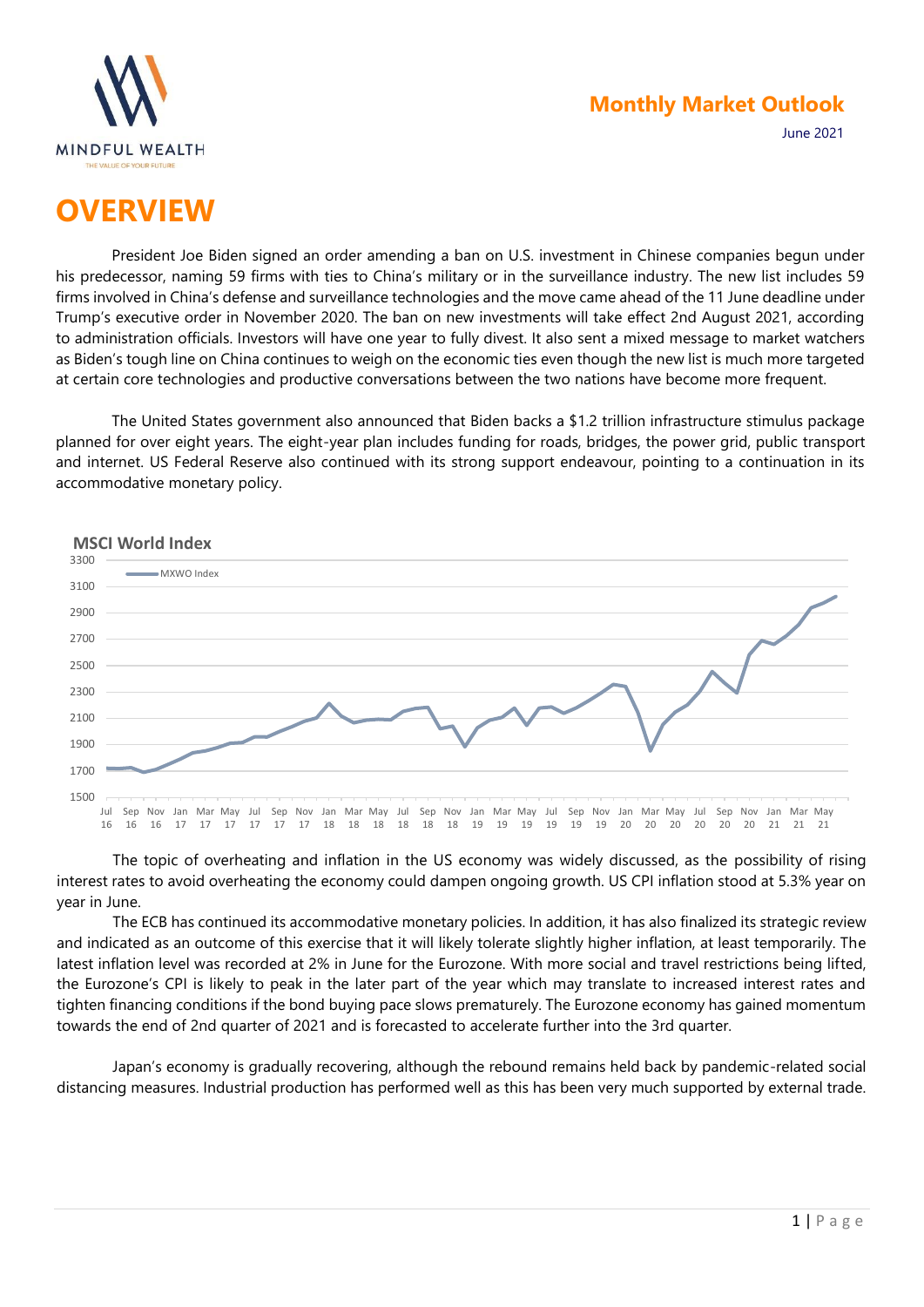

### **Monthly Market Outlook**

June 2021



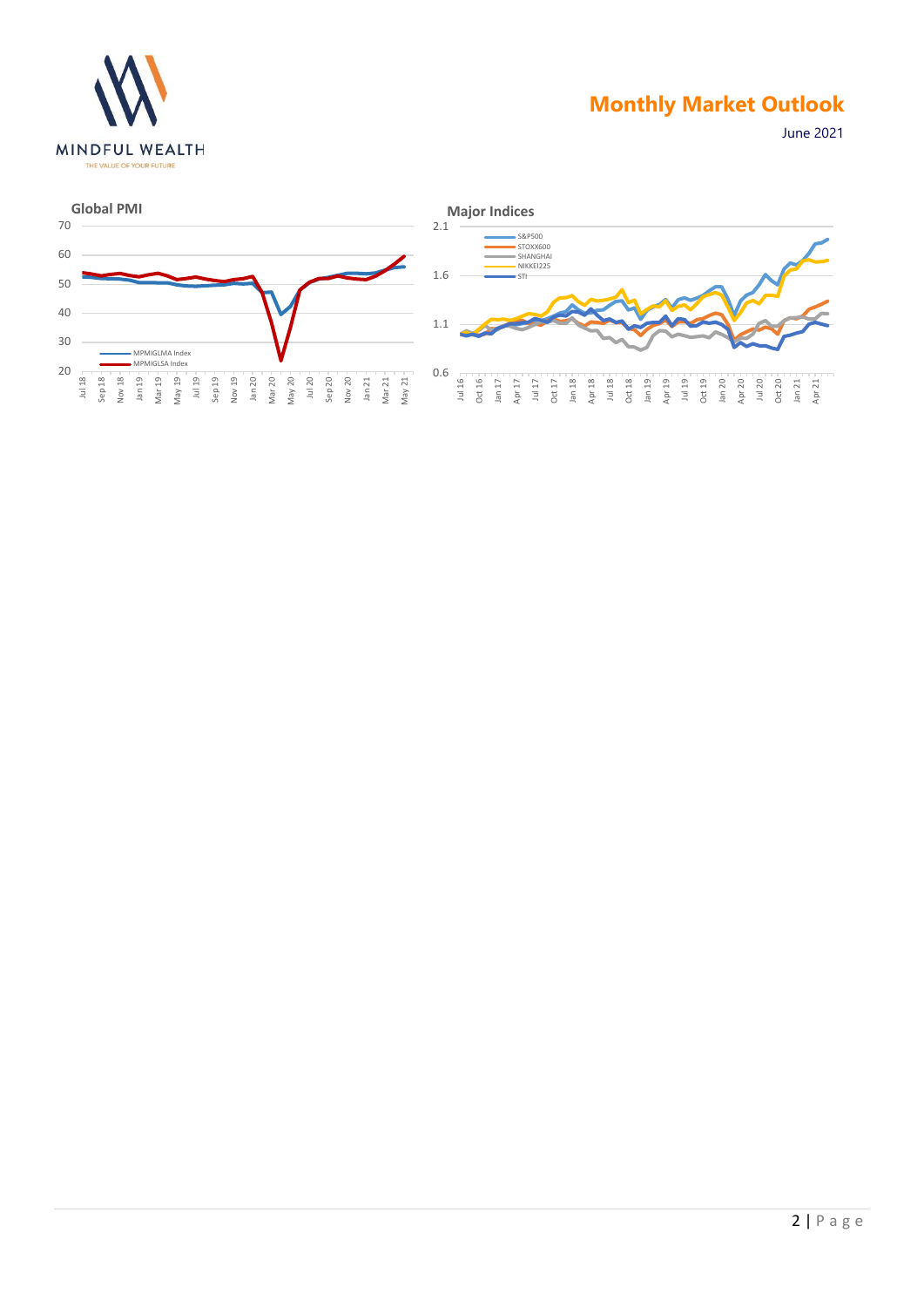

# **MARKET STATISTICS**

## **ECONOMY**

### **Economy**

|                   | %1M     | %6M      | %1Y      | 3Υ |                   | %1M     | %6M     | %1Y   | 3Y |
|-------------------|---------|----------|----------|----|-------------------|---------|---------|-------|----|
| <b>World MPMI</b> | 0.4%    | 4.1%     | 32.1%    |    | <b>EM MPMI</b>    | $-0.4%$ | $-3.4%$ | 14.7% |    |
| <b>World SPMI</b> | 4.6%    | 14.2%    | 69.3%    |    | <b>EM SPMI</b>    | $-1.4%$ | $-2.1%$ | 28.5% |    |
|                   |         |          |          |    |                   |         |         |       |    |
| <b>US CPI</b>     | 0.6%    | 2.9%     | 4.9%     |    | <b>EU CPI</b>     | 0.3%    | 2.6%    | 2.3%  |    |
| <b>US PPI</b>     | 0.8%    | 4.5%     | 6.5%     |    | <b>EU PPI</b>     | 1.4%    | 6.9%    | 9.6%  |    |
| <b>US UNEMP</b>   | $-4.9%$ | $-13.4%$ | $-56.4%$ |    | <b>EU UNEMP</b>   | $-1.4%$ | 0.0%    | 5.8%  |    |
| US MPMI           | 0.8%    | 6.1%     | 42.0%    |    | <b>EU MPMI</b>    | 0.6%    | 16.8%   | 58.7% |    |
|                   | ۰       | ۰        |          | -  | <b>EU SPMI</b>    | 9.3%    | 32.4%   | 81.0% |    |
|                   |         |          |          |    |                   |         |         |       |    |
| <b>CHINA MPMI</b> | 0.2%    | $-5.3%$  | 2.6%     |    | <b>SWISS MPMI</b> | 0.6%    | 28.3%   | 64.5% |    |
| <b>CHINA SPMI</b> | $-2.1%$ | $-4.7%$  | 0.2%     |    | <b>SWISS SPMI</b> | 2.1%    | 21.5%   | 57.2% |    |
|                   |         |          |          |    |                   |         |         |       |    |

### **KEY RATES**

### **Sovereign Key Rates**

|                 | Jun    | $\Delta 1$ M | $\Delta$ 6M | $\Delta$ 1Y |               | Jun       | $\Delta 1$ M | $\Delta$ 6M | $\Delta$ 1Y |
|-----------------|--------|--------------|-------------|-------------|---------------|-----------|--------------|-------------|-------------|
| <b>US 2Y</b>    | 0.2671 | 0.1244       | 0.0206      | $-0.0284$   | EU 2Y         | $-0.6523$ | 0.0161       | 0.0467      | $-0.0198$   |
| US 5Y           | 0.9231 | 0.1227       | 0.4388      | 0.0729      | EU 5Y         | $-0.5527$ | 0.0156       | 0.1734      | $-0.0415$   |
| <b>US 10Y</b>   | 1.5249 | $-0.0711$    | 0.6803      | 0.2587      | <b>EU 10Y</b> | $-0.1564$ | 0.0313       | 0.3845      | $-0.1160$   |
| <b>US 30Y</b>   | 2.1501 | $-0.1334$    | 0.6373      | 0.2339      | <b>EU 30Y</b> | 0.3432    | $-0.0220$    | 0.5280      | $-0.1654$   |
|                 |        |              |             |             |               |           |              |             |             |
| CHINA 2Y        | 2.6527 | 0.0631       | $-0.1119$   | 0.4808      | SWISS 2Y      | $-0.7705$ | 0.0258       | 0.0431      | $-0.1166$   |
| <b>CHINA 5Y</b> | 2.9191 | 0.0201       | $-0.0398$   | 0.3993      | SWISS 5Y      | $-0.5518$ | $-0.0250$    | 0.2410      | $-0.1273$   |
| CHINA 10Y       | 3.0910 | 0.0197       | $-0.0674$   | 0.3010      | SWISS 10Y     | $-0.2010$ | $-0.0060$    | 0.3837      | $-0.1107$   |
| CHINA 30Y       | 3.6483 | 0.0824       | $-0.1630$   | 0.1236      | SWISS 30Y     | 0.0478    | $-0.0816$    | 0.4892      | $-0.0508$   |

### 3Y Sovereign Yield Curve

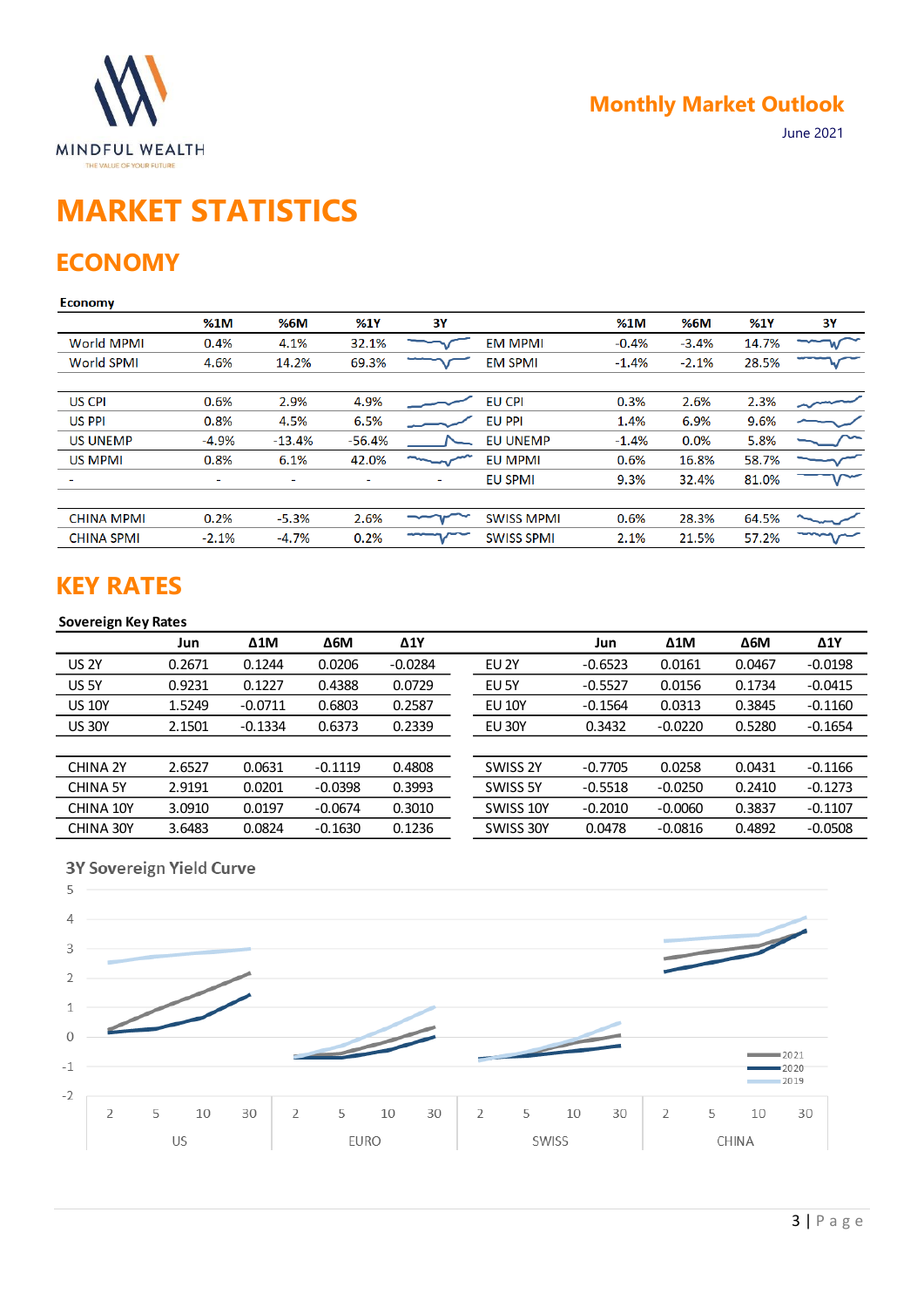

## **EQUITIES**

| <b>Equities</b> | Jun      | YTD.   | 1Υ     | 3Y Ann | 5Y Ann | 3Y SD  | 3Υ |
|-----------------|----------|--------|--------|--------|--------|--------|----|
| <b>WORLD</b>    | 1.65%    | 12.45% | 37.39% | 13.13% | 11.93% | 13.16% |    |
| EM              | 0.25%    | 6.84%  | 38.64% | 8.86%  | 9.57%  | 12.68% |    |
| <b>ASIA PAC</b> | 0.11%    | 4.68%  | 32.56% | 8.02%  | 8.94%  | 12.02% |    |
| US              | 1.82%    | 13.97% | 38.07% | 16.34% | 14.52% | 14.88% |    |
| <b>EUROPE</b>   | 2.69%    | 14.87% | 26.51% | 5.81%  | 5.62%  | 7.80%  |    |
| <b>CHINA</b>    | $-0.06%$ | 1.47%  | 26.04% | 8.05%  | 13.87% | 15.76% |    |
| <b>SWISS</b>    | 5.33%    | 12.83% | 19.52% | 11.52% | 8.38%  | 7.56%  |    |
|                 |          |        |        |        |        |        |    |

#### **Style**

|                        | Jun      | YTD    |                     | Jun      | YTD.   |
|------------------------|----------|--------|---------------------|----------|--------|
| <b>WORLD LARGE CAP</b> | 1.76%    | 12.40% | US LARGE CAP        | 1.82%    | 13.97% |
| <b>WORLD SMALL CAP</b> | 1.23%    | 15.41% | <b>US SMALL CAP</b> | 1.30%    | 24.75% |
| WORLD VALUE            | $-0.73%$ | 14.31% | US VALUE            | $-2.45%$ | 27.38% |
| <b>WORLD GROWTH</b>    | 4.12%    | 10.40% | US GROWTH           | 5.85%    | 11.14% |
| <b>WORLD MOMENTUM</b>  | 1.36%    | 7.57%  | US MOMENTUM         | 5.13%    | 9.76%  |

### **S&P500 SECTOR RETURNS**



### **MSCI WORLD SECTOR RETURNS**

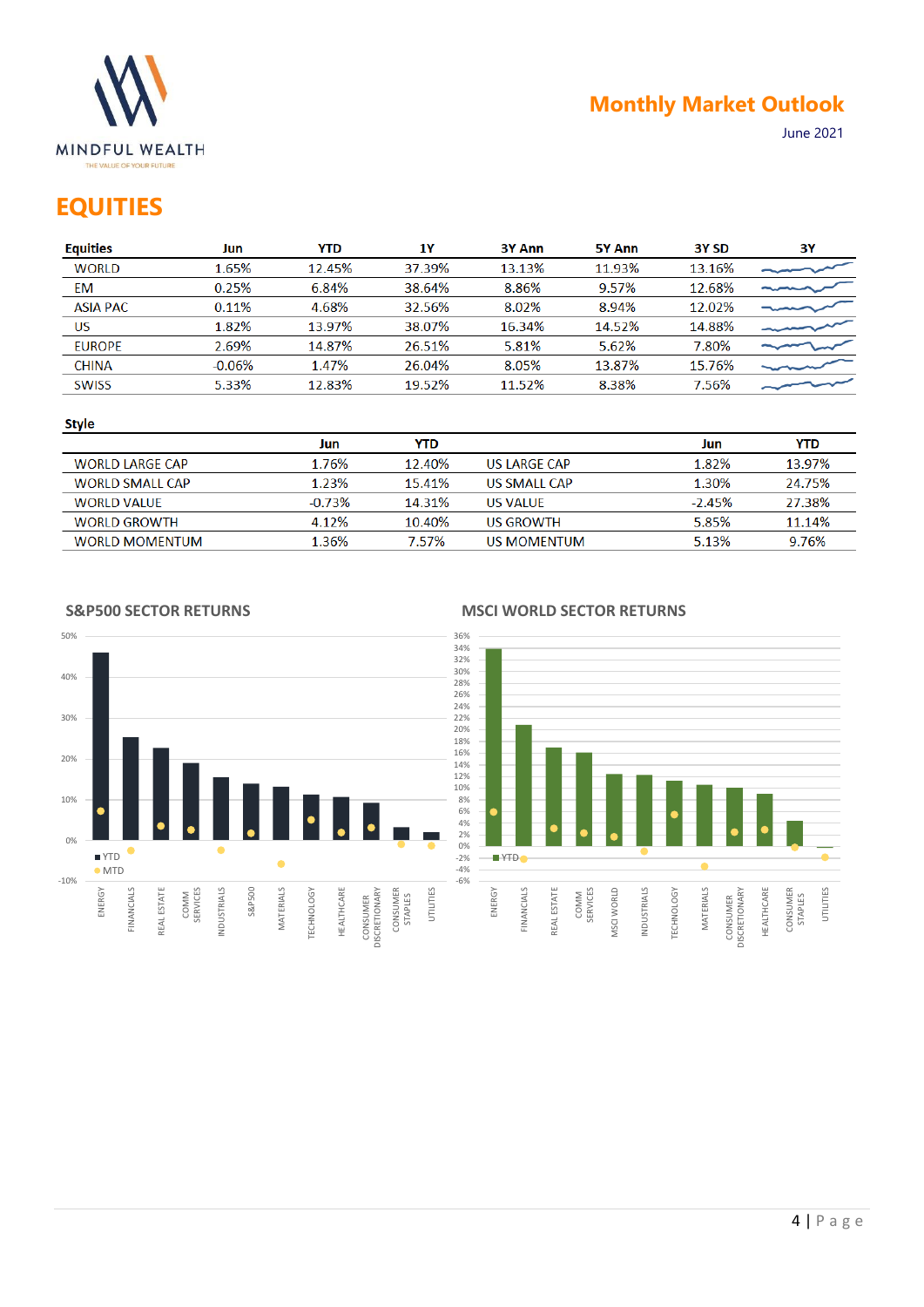

## **FIXED INCOME**

| <b>Fixed Income</b> | Jun      | <b>YTD</b> | 1Υ       | 3Y Ann | 5Y Ann | 3Y <sub>SD</sub> | <b>3Y CURVE</b> |
|---------------------|----------|------------|----------|--------|--------|------------------|-----------------|
| <b>WORLD AGG</b>    | $-0.87%$ | $-3.20%$   | 2.64%    | 4.23%  | 2.19%  | 5.32%            |                 |
| <b>US AGG</b>       | 0.30%    | $-2.00\%$  | $-0.74%$ | 5.20%  | 2.81%  | 6.19%            |                 |
| <b>FUROPE AGG</b>   | 0.06%    | $-2.42%$   | 0.05%    | 2.71%  | 1.16%  | 3.73%            |                 |
| CHINA AGG           | $-1.42%$ | 3.49%      | 12.49%   | 5.81%  | 4.07%  | 6.00%            |                 |
| EM AGG              | 0.60%    | $-0.70%$   | 6.22%    | 6.66%  | 4.54%  | 6.48%            |                 |
| <b>SWISS AGG</b>    | 0.18%    | $-1.71\%$  | $-0.40%$ | 0.96%  | 0.01%  | 2.00%            |                 |
|                     |          |            |          |        |        |                  |                 |

#### **OAS**

|                   | Jun  | $\Delta 1$ M | Δ6М     | <b>Δ1Υ</b> | Δ3Y     |                  | Jun  | $\Delta 1$ M | Δ6М     | Δ1Y     | ΔЗΥ     |
|-------------------|------|--------------|---------|------------|---------|------------------|------|--------------|---------|---------|---------|
| WORLD IG OAS 0.86 |      | $-0.03$      | $-0.13$ | $-0.70$    | $-0.38$ | <b>EM IG OAS</b> | 1.24 | $-0.07$      | $-0.16$ | $-0.83$ | $-0.45$ |
| WORLD HY OAS 3.49 |      | $-0.07$      | $-0.61$ | $-3.12$    | $-0.68$ | EM HY OAS        | 5.08 | 0.10         | $-0.17$ | $-2.79$ | $-0.10$ |
|                   |      |              |         |            |         |                  |      |              |         |         |         |
| US IG OAS         | 0.81 | $-0.03$      | $-0.15$ | -0.69      | $-0.42$ | EURO IG OAS      | 0.86 | $-0.02$      | $-0.08$ | -0.66   | $-0.40$ |
| US HY OAS         | 2.75 | $-0.21$      | $-0.85$ | $-3.51$    | $-0.88$ | EURO HY OAS      | 3.06 | 0.09         | $-0.52$ | $-2.27$ | $-0.95$ |

### **5Y OAS**

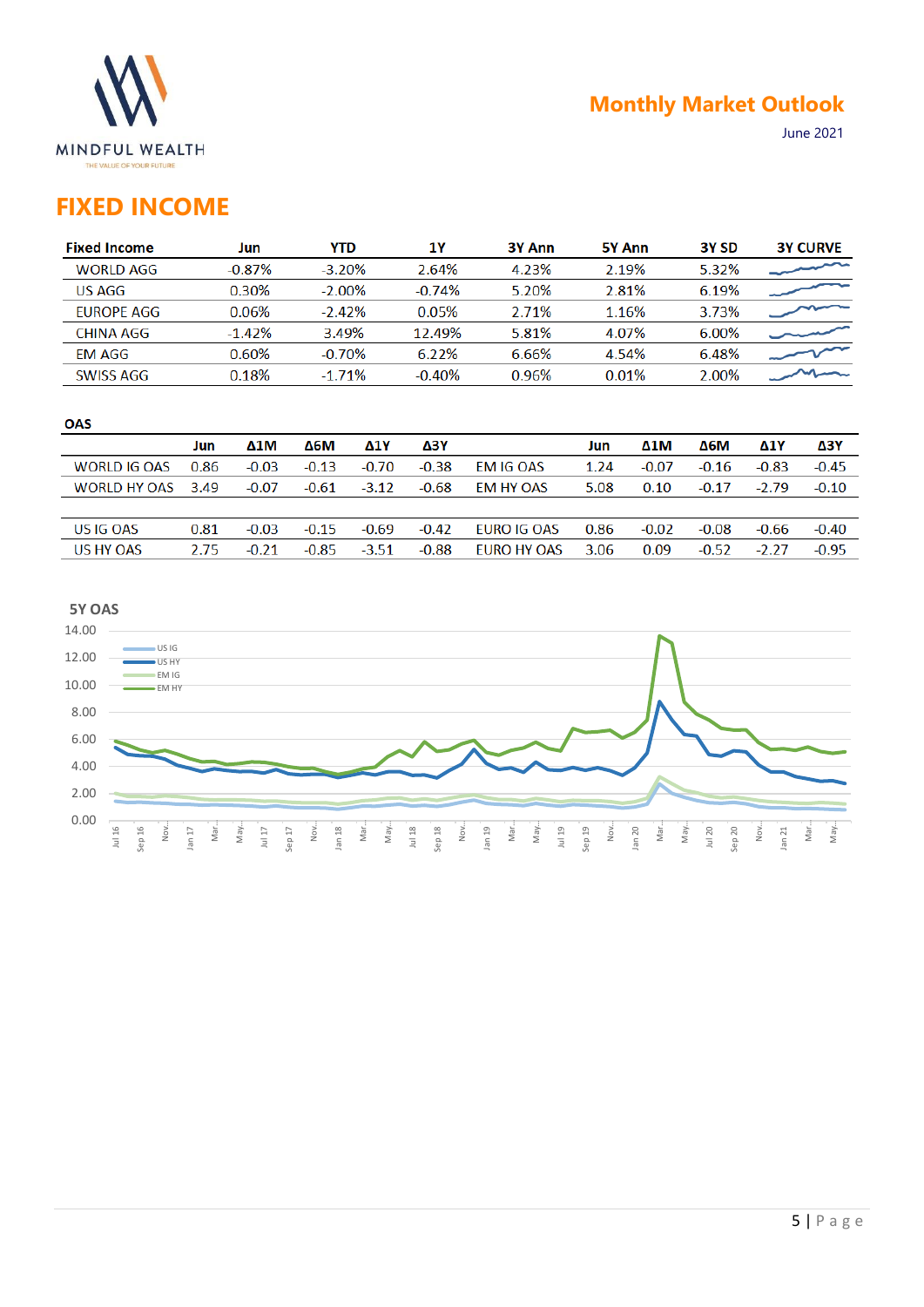

### **FX & COMMODITIES**

| <b>Commodities</b>              | Jun      | YTD      | 1Υ            | 3Y Ann    | 5Y Ann        | 3Y SD           | <b>3Y Curve</b> |
|---------------------------------|----------|----------|---------------|-----------|---------------|-----------------|-----------------|
| <b>BBG</b> Index                | $-0.42%$ | 18.45%   | 42.36%        | 3.13%     | 3.02%         | 9.55%           |                 |
| <b>BBG Energy</b>               | 11.23%   | 44.30%   | 53.90%        | $-10.55%$ | $-1.64%$      | 26.66%          |                 |
| <b>BBG Agri &amp; Livestock</b> | $-6.64%$ | 11.53%   | 48.32%        | 5.60%     | 0.03%         | 12.14%          |                 |
| <b>BBG Soft</b>                 | $-1.08%$ | 15.40%   | 41.97%        | 2.95%     | $-4.75%$      | 9.87%           |                 |
| <b>BBG Precious Metals</b>      | $-6.73%$ | $-5.50%$ | 4.32%         | 11.72%    | 3.97%         | 15.78%          |                 |
| <b>BBG Industrial Metals</b>    | $-3.80%$ | 16.85%   | 48.42%        | 7.33%     | 10.16%        | 13.52%          |                 |
|                                 | Jun      | YTD      | 1Υ            | 3Y Ann    | S-Term        | M-Term          | <b>3Y CURVE</b> |
| <b>BBG Gold</b>                 | $-6.69%$ | $-6.64%$ | $-3.59%$      | 10.73%    | 1750-1850     | 1750-1850       |                 |
| <b>BBG Brent Crude</b>          | 10.30%   | 50.36%   | 79.19%        | $-1.17%$  | 65-75         | 65-75           |                 |
|                                 |          |          |               |           |               |                 |                 |
| <b>Currencies</b>               | Jun      | 1M HIGH  | <b>1M LOW</b> | 1M SD     | S-Term        | M-Term          | <b>1M CURVE</b> |
| EUR/USD                         | 1.1858   | 1.2227   | 1.1858        | 1.06%     | $1.16 - 1.20$ | $1.16 - 1.20$   |                 |
| USD/JPY                         | 111.11   | 110.96   | 109.25        | 0.48%     | 108-112       | 108-112         |                 |
| GBP/USD                         | 1.3831   | 1.4212   | 1.381         | 0.90%     | 1.34-1.40     | 1.35-1.41       |                 |
| USD/CHF                         | 0.925    | 0.9222   | 0.8945        | 1.11%     | $0.90 - 0.94$ | $0.91 - 0.95$   |                 |
| USD/CNY                         | 6.4571   | 6.467    | 6.3701        | 0.44%     | 6.44-6.49     | $6.42 - 6 - 47$ |                 |
| USD/SGD                         | 1.3454   | 1.3451   | 1.3217        | 0.71%     | 1.33-1.38     | 1.32-1.37       |                 |
|                                 |          |          |               |           |               |                 |                 |

# **FX & COMMODITIES VIEW**

The Fed's mid-June meeting offered a helping hand to the US dollar. The dollar rallied after the Feds upgraded an already bullish outlook for the world's biggest economy and forecast an earlier rise in borrowing rates from crisis lows. America's central bank also appeared less confident that inflation would fade over the latter half of the year. Euro fell by 2% against USD after the Fed meeting, but the risk-averse sentiment did not last. United States Federal Reserve's hawkish tilt rocked financial markets, sending US yields higher and dragging the GBP/USD pair to fresh 6-week lows.

In June, energy commodities continued their acceleration, with broad increases in crude, natural gas and coal. Coal prices spiked to the highs in a decade amid strong demand for power generation in Asia and restricted supplies. Natural gas prices rose across regions, supported by localized heat waves, lower than average inventory levels and rising demand based on the gradual economy reopening. Crude oil prices rose on the expectation of an increased demand recovery. Base metals declined as the pace of expansion in global manufacturing eased during the month and some recovery was seen in the value of the US dollar. Gold prices declined on expectations of faster-than anticipated interest rate increases in the US.

The base metal price index declined slightly in June as the pace of expansion of global manufacturing cooled slightly and the value of the USD recovered during the month. Gold prices decreased on expectations of anticipated interest rate acceleration in the United States.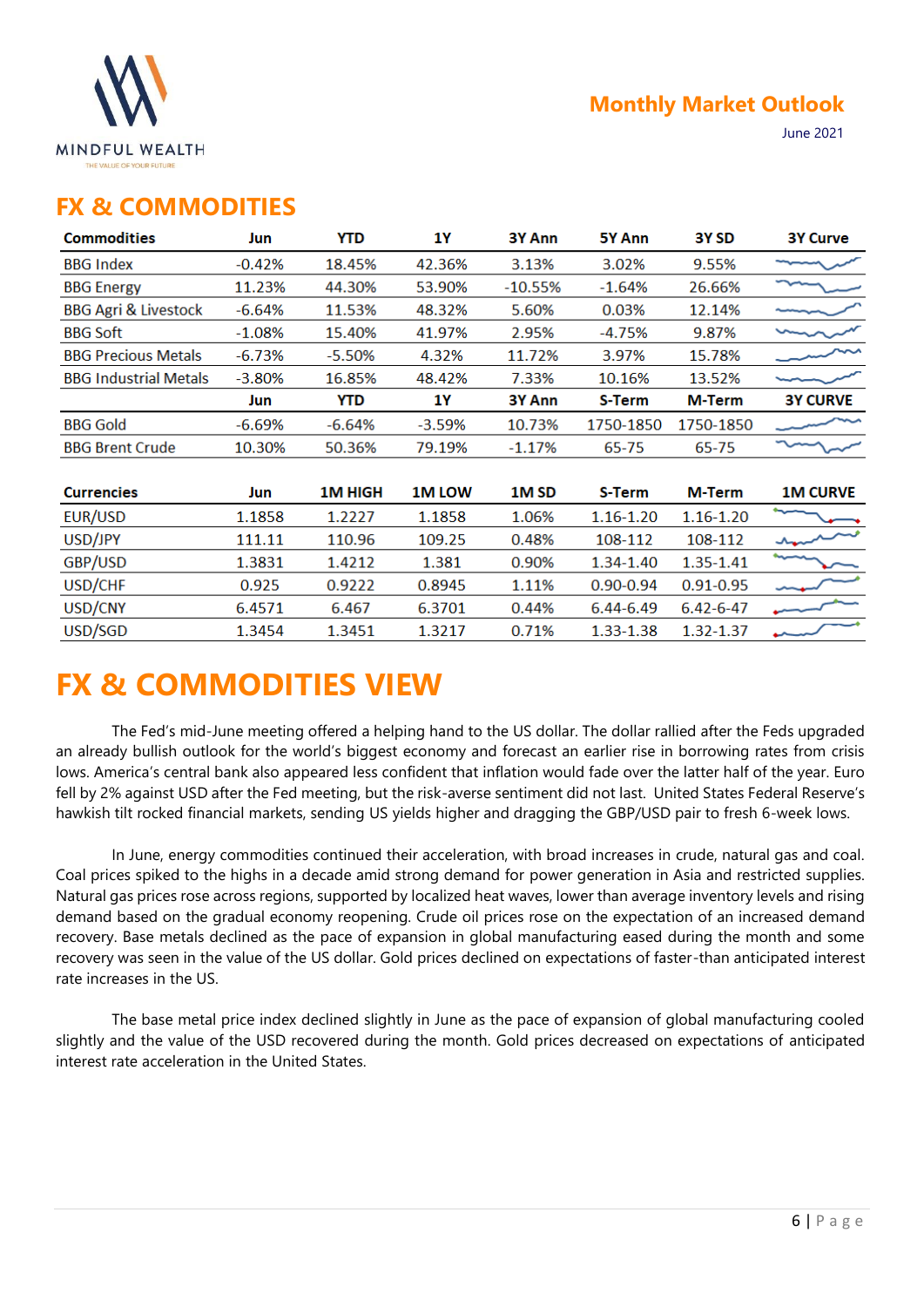

## **THEME OF THE MONTH** Carbon Markets, Taxes and Emissions

Carbon markets already exist within some countries and regions. The government puts a cap on the amount of greenhouse gases that can be emitted by a given industry or sector of the economy. Businesses are given an allowance of how many metric tons of CO2 they can emit. Those who emit less than their allotment can sell the extra to other businesses, pushing everyone to cut down emissions faster. It is an idea that has been around for more than two decades in order to slow climate change, make polluters pay for the damage they cause.

Currently, more than 60 nations, states and cities have adopted what is known as carbon pricing. The approach is held up by environmentalists, politicians and even many oil companies as an elegant, free-market approach compared with direct regulation. But while the concept may have great support, the actual working of such systems has proved hugely controversial in countries such as Canada, Australia and many more.

Basically, there are two approaches to carbon pricing. The first one contains carbon prices are set by governments as a tax or fee on carbon dioxide emitted. As for the latter, governments organizations create a market and introduce an incentive to reduce emissions but let the market's participants determine the exact price of carbon.

Such markets usually cover a select portion of a country's total emissions, with most charges focused on utilities that produce electricity. The government sets a limit on the total volume of emissions allowed; then permits are either allocated to or purchased by polluters. The credits can be bought and sold using a system known as capand-trade. However, environmentalists say most policy makers have been unwilling to set prices high enough to force changes in behavior.

Carbon pricing ranges from less than \$1 a metric ton in Mexico to about \$140 in Sweden. Many countries use permit trading alongside targeted taxes on dirty fuels such as coal. Still, carbon pricing only covers about 20% of global emissions.

The price of carbon is currently still increasing. The most reliable price signal is the European market. Prices surged more than 30% last year and it has not subsided since then, with benchmark December futures trading at a record 58.64 euros (\$69.45) on 1st July 2021. Most analysts are predicting higher prices, with the most bullish targeting more than 100 euros by the end of 2021.

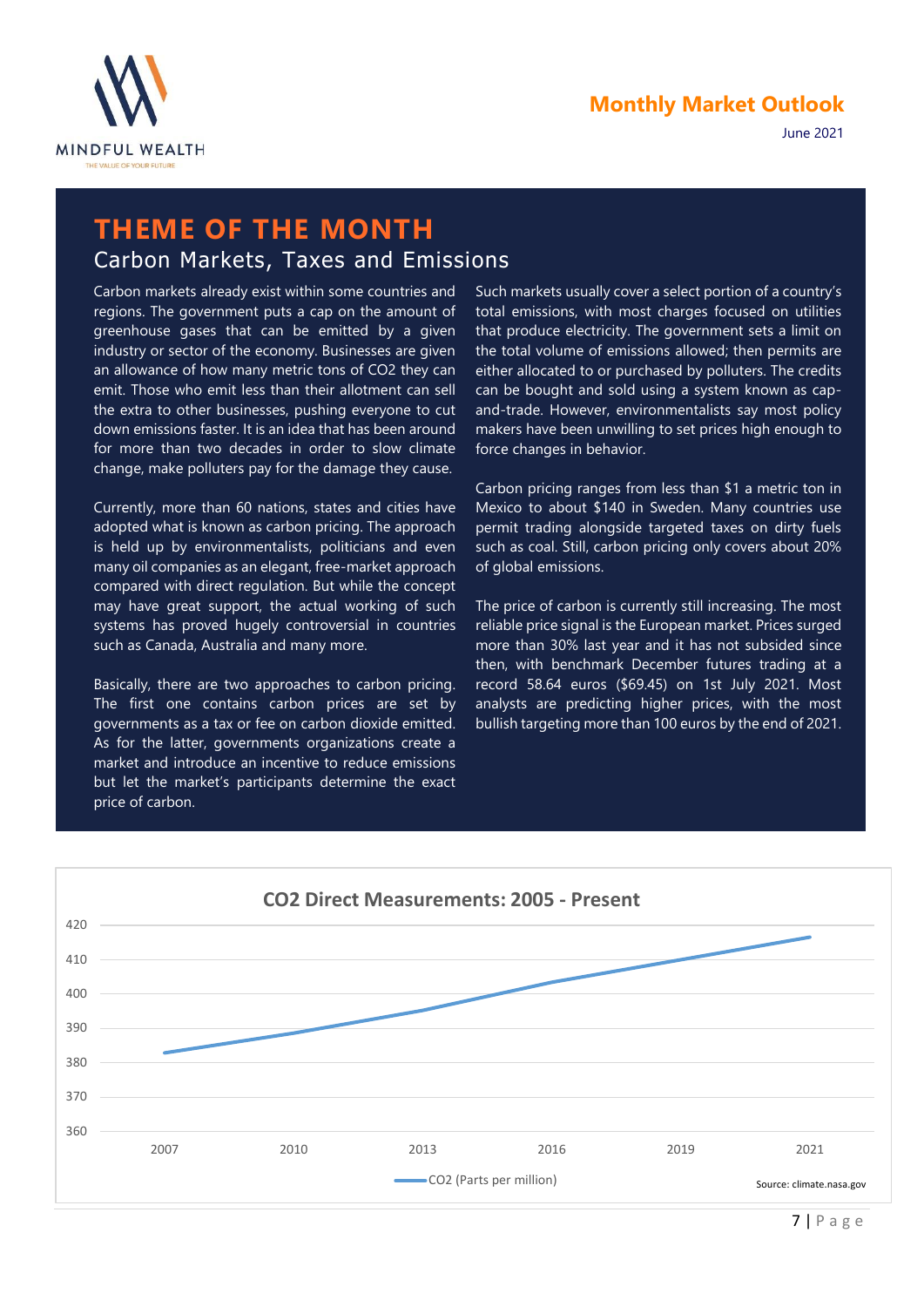

## **Monthly Market Outlook**

June 2021

| <b>Date</b> | <b>Country</b>       | <b>Event</b>                         | <b>Period</b> | Surv(M)                                       | <b>Actual</b>                                 | <b>Prior</b> | <b>Revised</b>    |
|-------------|----------------------|--------------------------------------|---------------|-----------------------------------------------|-----------------------------------------------|--------------|-------------------|
| 07/22       | Eurozone             | <b>ECB Main Refinancing Rate</b>     | <b>Jul 22</b> | 0.000%                                        | $- -$                                         | 0.000%       |                   |
| 07/22       | Eurozone             | <b>ECB Deposit Facility Rate</b>     | <b>Jul 22</b> | $-0.500%$                                     | --                                            | $-0.500%$    | $-$               |
| 07/22       | <b>United States</b> | <b>Initial Jobless Claims</b>        | <b>Jul 17</b> | 350k                                          | $\overline{\phantom{m}}$                      | 360k         | $\qquad \qquad -$ |
| 07/22       | Russia               | <b>Gold and Forex Reserve</b>        | <b>Jul 16</b> |                                               | --                                            | 593.7b       | --                |
| 07/22       | <b>United States</b> | Leading Index                        | Jun           | 0.8%                                          | $- -$                                         | 1.3%         | $\qquad \qquad -$ |
| 07/22       | <b>United States</b> | <b>Existing Home Sales</b>           | Jun           | 5.90m                                         | --                                            | 5.80m        | $- -$             |
| 07/23       | Russia               | <b>Industrial Production YoY</b>     | Jun           | 11.0%                                         | $\overline{\phantom{m}}$                      | 11.8%        | --                |
| 07/23       | United Kingdom       | Retail Sales Inc Auto Fuel MoM       | Jun           | $-0.1%$                                       | --                                            | $-1.4%$      | --                |
| 07/23       | France               | Markit France Manufacturing PMI      | Jul P         | 58.3                                          | $--$                                          | 59           | --                |
| 07/23       | Greece               | Markit/BME Germany Manufacturing PMI | Jul P         | 64.1                                          | $-$                                           | 65.1         | $-$               |
| 07/23       | Eurozone             | Markit Eurozone Manufacturing PMI    | Jul P         | 62.5                                          | --                                            | 63.4         | $\qquad \qquad -$ |
| 07/23       | United Kingdom       | Markit UK PMI Manufacturing SA       | Jul P         | 62.4                                          | --                                            | 63.9         | $- -$             |
| 07/23       | Russia               | <b>Key Rate</b>                      | <b>Jul 23</b> | 6.50%                                         | $-\,-$                                        | 5.50%        | --                |
| 07/23       | <b>United States</b> | Markit US Manufacturing PMI          | Jul P         | 62                                            | --                                            | 62.1         | $- -$             |
| 07/26       | Japan                | Jibun Bank Japan PMI Mfg             | Jul P         | $\mathord{\hspace{1pt}\text{--}\hspace{1pt}}$ | $-$                                           | 52.4         | $\qquad \qquad -$ |
| 07/26       | Greece               | <b>IFO Expectations</b>              | Jul           | $\mathord{\hspace{1pt}\text{--}\hspace{1pt}}$ | --                                            | 104          | --                |
| 07/26       | Greece               | <b>IFO Business Climate</b>          | Jul           | $-$                                           | $--$                                          | 101.8        | --                |
| 07/26       | <b>United States</b> | New Home Sales                       | Jun           | 800k                                          | $-$                                           | 769k         | $- -$             |
| 07/27       | Eurozone             | M3 Money Supply YoY                  | Jun           |                                               | $\overline{\phantom{m}}$                      | 8.4%         | $\qquad \qquad -$ |
| 07/27       | <b>United States</b> | Durable Goods Orders                 | Jun P         | 1.8%                                          | $-$                                           | 2.3%         | --                |
| 07/27       | <b>United States</b> | Conf. Board Consumer Confidence      | Jul           | 124                                           | $--$                                          | 127.3        | --                |
| 07/28       | Italy                | Consumer Confidence Index            | Jul           |                                               | $-$                                           | 115.1        | --                |
| 07/28       | Italy                | Manufacturing Confidence             | Jul           | $\qquad \qquad -$                             | $- -$                                         | 114.8        | $-$               |
| 07/28       | <b>United States</b> | <b>MBA Mortgage Applications</b>     | <b>Jul 23</b> | $-$                                           | --                                            | $-4.0%$      | $- -$             |
| 07/28       | <b>United States</b> | Wholesale Inventories MoM            | Jun P         | $-$                                           | $--$                                          | 1.3%         | $-$               |
| 07/28       | Canada               | CPI NSA MoM                          | Jun           | $-$                                           | --                                            | 0.5%         | --                |
| 07/28       | Canada               | <b>CPI YoY</b>                       | Jun           | $-\,-$                                        | --                                            | 3.6%         | $\qquad \qquad -$ |
| 07/28       | United Kingdom       | Nationwide House PX MoM              | Jul           | $-$                                           | $-$                                           | 0.7%         | $- -$             |
| 07/28       | United Kingdom       | Nationwide House Px NSA YoY          | Jul           | --                                            | --                                            | 13.4%        | --                |
| 07/29       | <b>United States</b> | FOMC Rate Decision (Upper Bound)     | <b>Jul 28</b> | 0.25%                                         | --                                            | 0.25%        | $\overline{a}$    |
| 07/29       | Greece               | Unemployment Change (000's)          | Jul           | $\qquad \qquad -$                             | --                                            | $-38.0k$     |                   |
| 07/29       | United Kingdom       | Mortgage Approvals                   | Jun           | $\mathord{\hspace{1pt}\text{--}\hspace{1pt}}$ | --                                            | 87.5k        | --                |
| 07/29       | Greece               | CPI MoM                              | Jul P         | $\qquad \qquad -$                             | $--$                                          | 0.4%         |                   |
| 07/29       | Greece               | CPI YoY                              | Jul P         | $\mathord{\hspace{1pt}\text{--}\hspace{1pt}}$ | --                                            | 2.3%         | --                |
| 07/29       | <b>United States</b> | <b>Initial Jobless Claims</b>        | <b>Jul 24</b> | $- \, -$                                      | --                                            |              | --                |
| 07/29       | <b>United States</b> | GDP Annualized QoQ                   | 2Q A          | 8.0%                                          | $\mathord{\hspace{1pt}\text{--}\hspace{1pt}}$ | 6.4%         | --                |
| 07/29       | Russia               | <b>Gold and Forex Reserve</b>        | <b>Jul 23</b> |                                               | --                                            |              |                   |
| 07/30       | Japan                | Jobless Rate                         | Jun           | 3.0%                                          | --                                            | 3.0%         | --                |
| 07/30       | Japan                | Job-To-Applicant Ratio               | Jun           | 1.09                                          | $\qquad \qquad -$                             | 1.09         | --                |
| 07/30       | Japan                | Industrial Production MoM            | Jun P         | 5.0%                                          | --                                            | $-6.5%$      | --                |
| 07/30       | France               | GDP QoQ                              | 2QP           | $-$                                           | --                                            | $-0.1%$      | --                |
| 07/30       | France               | <b>GDP YoY</b>                       | 2QP           | $\mathord{\hspace{1pt}\text{--}\hspace{1pt}}$ | --                                            | 1.2%         | -−                |
| 07/30       | France               | <b>CPI YoY</b>                       | Jul P         | $\mathord{\hspace{1pt}\text{--}\hspace{1pt}}$ | --                                            | 1.5%         | --                |
| 07/30       | Italy                | GDP WDA QoQ                          | 2QP           | $- -$                                         | $\overline{\phantom{a}}$                      | 0.1%         | --                |